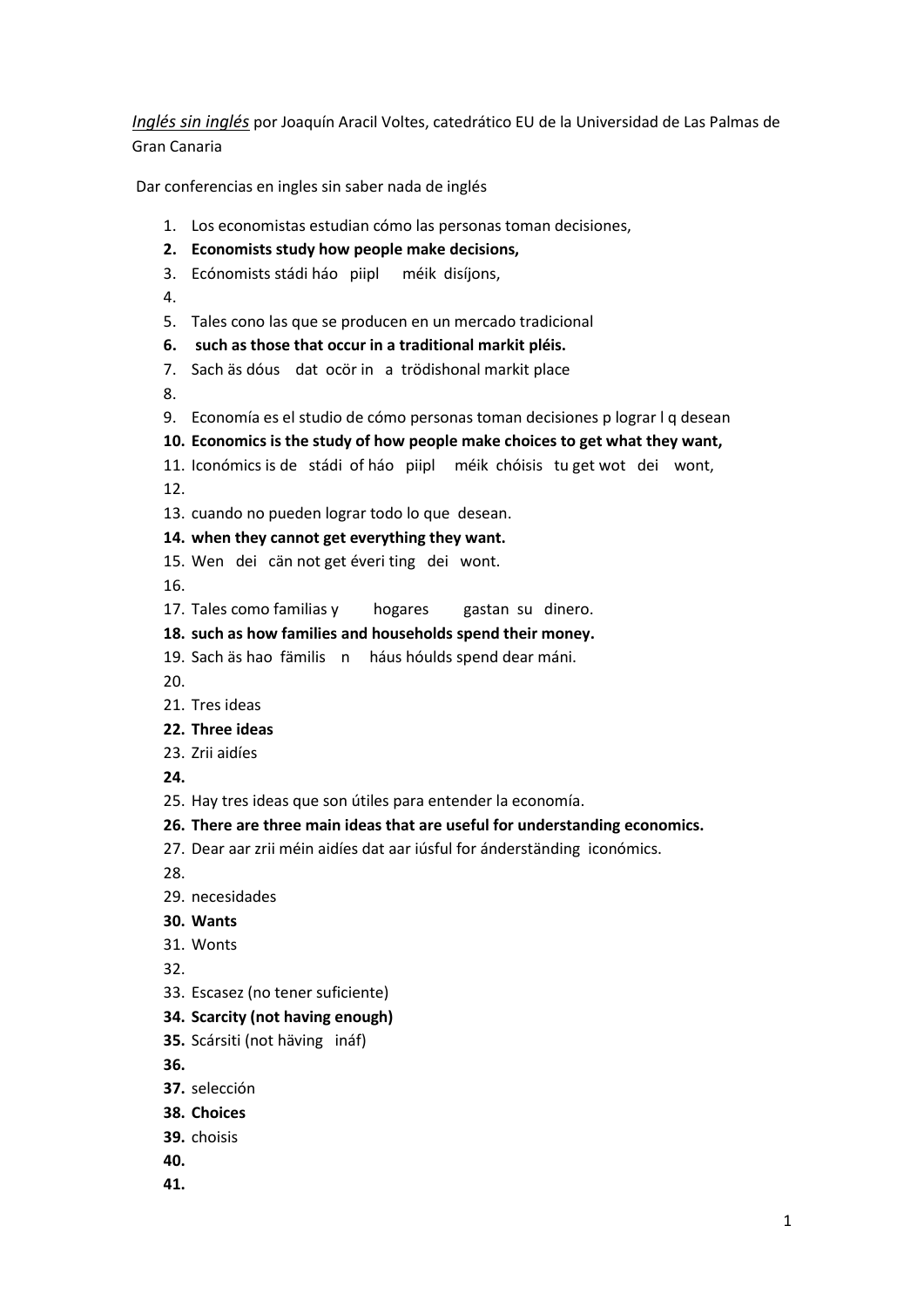**42.** la economía mira cómo las personas intentan hacer uso de

## **43. Economics looks at how people try to make use of**

**44.** Iconómics luks ät hao piipl trái tu méik ius of **45.**

- **46.** Recursos limitados p lograr lq desean.
- **47. limited resources to get what they want.**
- **48.** Limitid risórsis tu get wot dey wont.

49.

50. Los recursos incluyen dinero, tiempo y cosas (como zapatos, ropa, juguetes, etc.).

## **51. Resources include money, time, and things (like shoes, clothes, toys, etc.).**

52. Risórsis inclúd máni, táim, änd zings (láik shuus, clóuzis, tois, etc.).

53.

54. Las personas requieren diferentes fuentes q l q tienen,

## **55. People want different resources than the ones they have,**

**56.** Piipl wont díferent risoorsis dän de uáns dei haf,

**57.**

**58.** Así ellos gestionarán recursos para otros recursos.

## **59. so they will trade resources for other resources.**

60. Sóu dei wil tréid risoorsis for áder risoorsis.

**61.**

- **62.** La mayoría de los recursos es limitada
- **63. Most resources are limited.**
- **64.** Móust risoorsis aar límitid.
- **65.**
- **66.** Esto se llama escasez.
- **67. This is called scarcity.**
- **68. Dis is coold scársiti.**

**69.**

**70.** Por ser las cosas escasas, la gente tiene que seleccionar

# **71. Because things are scarce, people have to make choices**

72. Bicoos tings ar scars, piipl haf tu méik chóisis

**73.**

**74.** Acerca de cómo explotar sus recursos con las diversas fuentes que precisan.

# **75. about how to spend their resources on the different resources they want.**

**76.** Abáut háo tu spend deear risoorsis on de díferent risoorsis dei wont.

**77.**

- **78.** El estudio de esta conducta puede rápid hacerse muy complicado
- **79. The study of this behavior can quickly become very complicated**
- 80. De stádi of dis bihéivior can cuíkli becám veri complikéitid

**81.**

- **82.** Pues hay mucha gente
- **83. because there are many people,**
- **84.** bicoos deear aar méni piipl,
- **85.**
- **86.**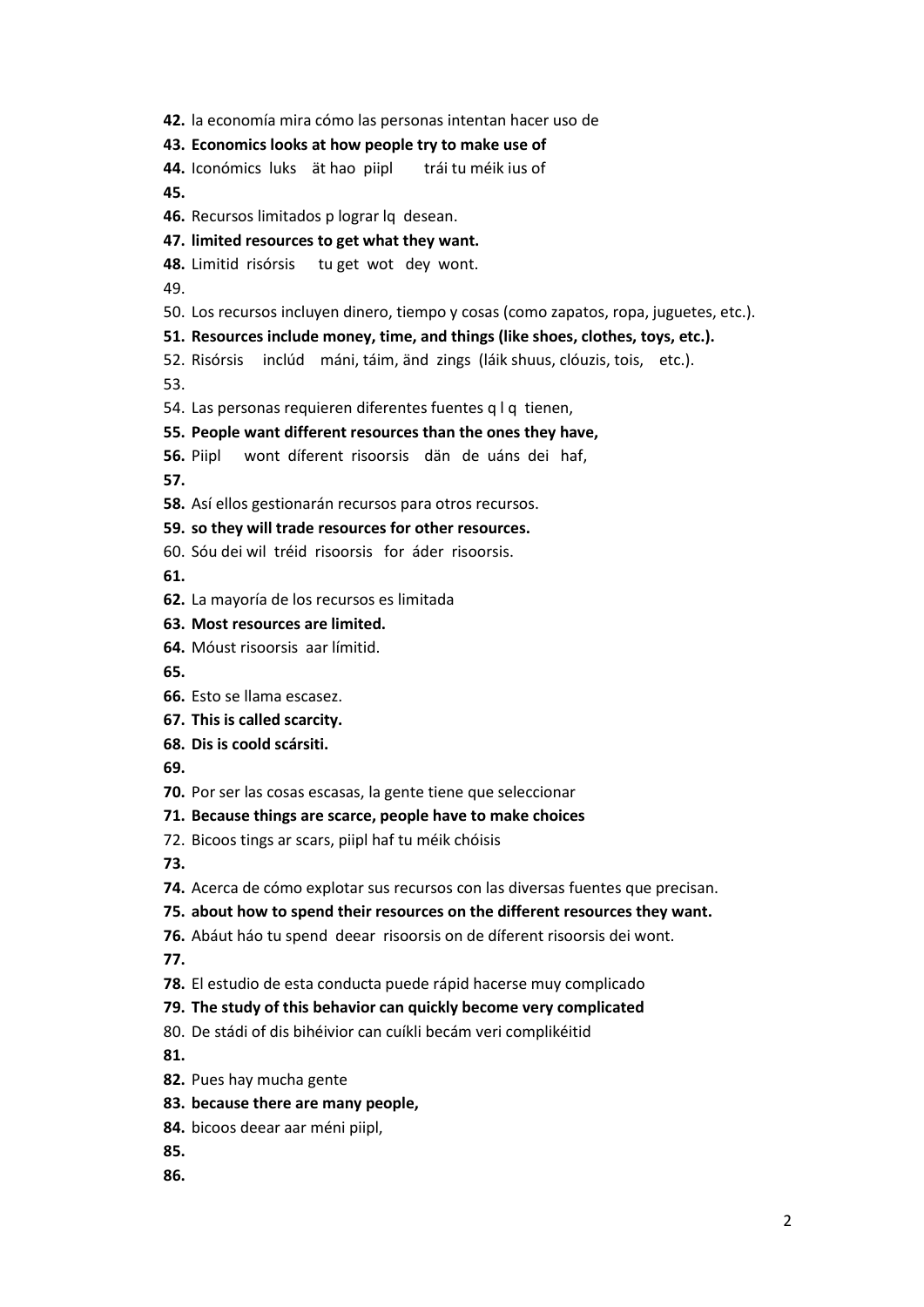**87.** Y las elecciones de cada persona afectan a las elec q hacen otras pers. **88. and each person's choices affect the choices that other people make. 89.** End iich pörsons chóis affect de choisis dat áder piipl méik. **90. 91.** Los sujetos y objetos de la economía **92. The subjects and objects in economics 93.** De sábjekts n óbjects in económics **94. 95.** Los temas en el studio económico son economías domést, empresas **96. The subjects in economic study are households, business companies, 97.** de sábjects in económic stádi aar háushóulds, bísnis cómpanis, **98. 99. 100.** El Estado y países extranjeros. **101. the government (the state), and foreign countries. 102.** De gávenment (de stéit), end fórin cAntris. **103. 104.** Las economías domést ofrecen sus "fact d prod" a las empresas **105. Households offer their "factors of production" to companies. 106.** Háushóulds ófer déar factors of prodácshn tu cómpanis. **107. 108.** Esto incluye trabajo, tierra, capital (máquinaria, edificios) e información. **109. This includes work, land, capital (machines, buildings) and information. 110.** Dis incluuds work, länd, cápitl (möshiins, bíldings) n informéishn. **111. 112.** Las empresas producen y venden mercancía **113. Business companies produce and sell goods 114.** Bísnis cómpanis prodiuus n sel guuds **115. 116.** Y compran factores de produc d l econ domést y d otras empresas. **117. and buy factors of production from households and from other companies. 118.** End bái factors of prodácshon from háushóulds n from áder cómpanis. **119. 120.** El Estado incluye instituciones y organizaciones. **121. The state includes institutions and organizations. 122.** De stéit incluuds institiúshons n oorganáiseishons. **123. 124.** El Estado toma parte de los ingresos **125. The state takes some of the earnings 126.** De stéit téiks sam of dii örnings **127. 128.** De las empresas y economías domésticas, **129. from the business companies and households, 130.** from de bisnis cómpanis n háushóulds, **131.**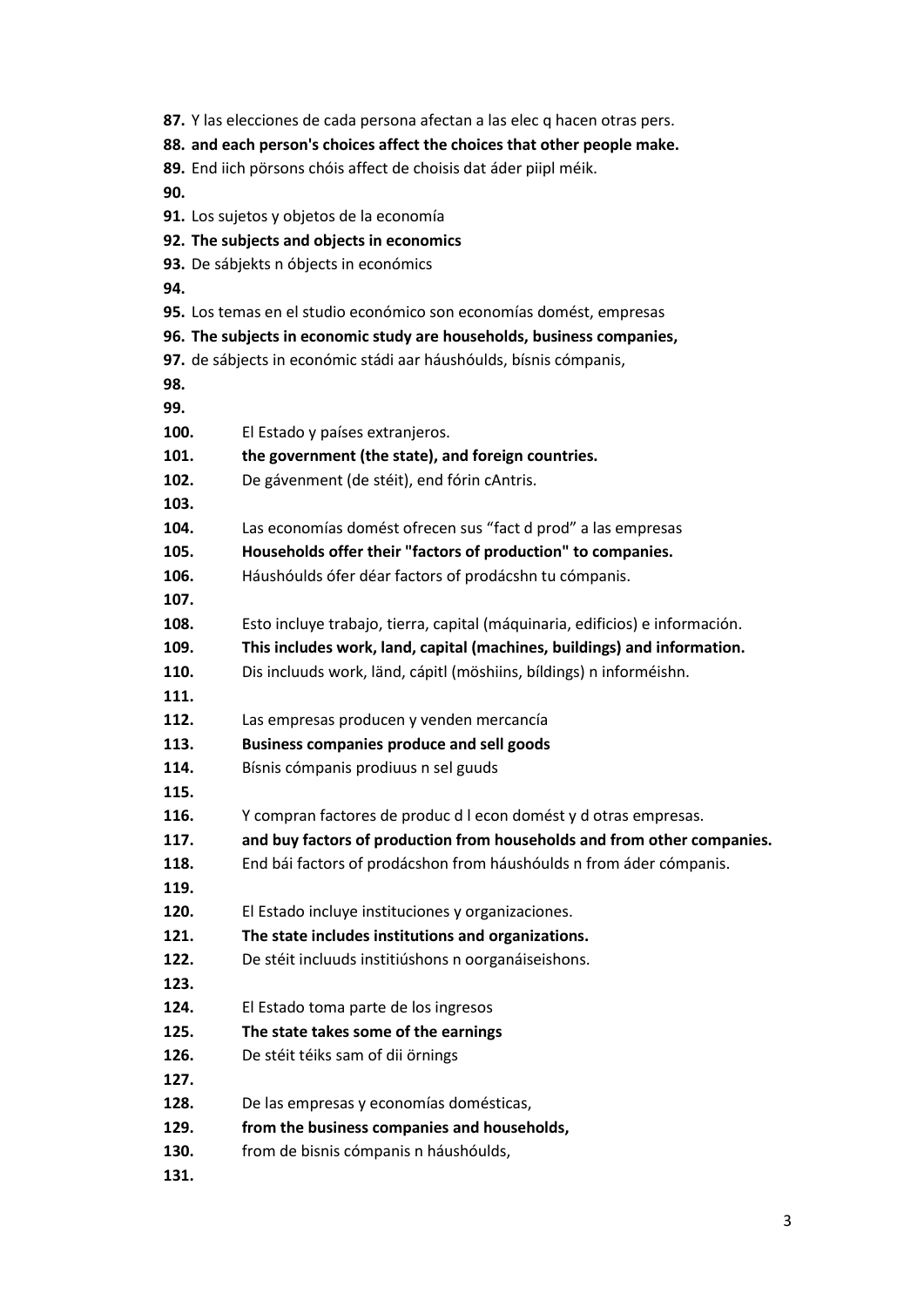| 132. | Y lo usa para pagar bienes públicos                                           |
|------|-------------------------------------------------------------------------------|
| 133. | and uses it to pay for "public goods"                                         |
| 134. | end iúsis it tu péi for "public guuds"                                        |
| 135. |                                                                               |
| 136. | Como las calles o la educación universitaria, p q sea disponible a todos.     |
| 137. | like streets or university education, to be available for everyone.           |
| 138. | Láik striits oor iunivérsiti ediukéishon, tu bii övéilabl foor éveriuán.      |
| 139. |                                                                               |
| 140. | El último tema es países extranjeros, esto incluye todas las econ domést,     |
| 141. | The last subject is foreign countries, this includes all households,          |
| 142. | De last sábject is fórin cántris, dis incluuds ool háushóulds,                |
| 143. |                                                                               |
| 144. | Empresas e instituciones estatales,                                           |
| 145. | business companies and state institutions,                                    |
| 146. | bísnis cómpanis n stéit institiúshons,                                        |
| 147. |                                                                               |
| 148. | Que no tengan base en el propio país de uno.                                  |
| 149. | which are not based in one's own country.                                     |
| 150. | Wich aar not béist in uáns óun cántri.                                        |
| 151. |                                                                               |
| 152. | Demandan y proveen bienes desde el extranjero.                                |
| 153. | They demand and supply goods from abroad.                                     |
| 154. | Déi dimánd n sáplai guuds from abróud.                                        |
| 155. |                                                                               |
| 156. | Los objetos del estudio económico son los bienes de consumo,                  |
| 157. | The objects in economic study are consumer goods,                             |
| 158. | Dii objects in economic stádi aar consiúmer guuds,                            |
| 159. |                                                                               |
| 160. | los bienes de capital y los factores de producción.                           |
| 161. | capital goods, and factors of production.                                     |
| 162. | Cápitl guuds, änd factors of prodákshon.                                      |
| 163. |                                                                               |
| 164. | Los bienes de comsumo se clasifican como "bienes de uso" (por ej papel hig),  |
| 165. | Consumer goods are classified as "usage goods" (for example, toilet paper),   |
| 166. | Consiúmer guuds aar classifáid äs "iúsij guuds" (for example, tóilet péiper), |
| 167. |                                                                               |
| 168. | Como "bienes objeto" (por ej, un coche),                                      |
| 169. | as "purpose goods" (for example, a car),                                      |
| 170. | äs "pörpes guuds" (for example, a caar),                                      |
| 171. |                                                                               |
| 172. | Y como "servicios" (por ejemplo, el trabajo de la sra d la limpieza).         |
| 173. | and as "services" (for example, the work of a cleaning lady).                 |
| 174. | End äs "sörvisis" (for example, de wörk of a cliinin léidi)                   |
| 175. |                                                                               |
| 176. |                                                                               |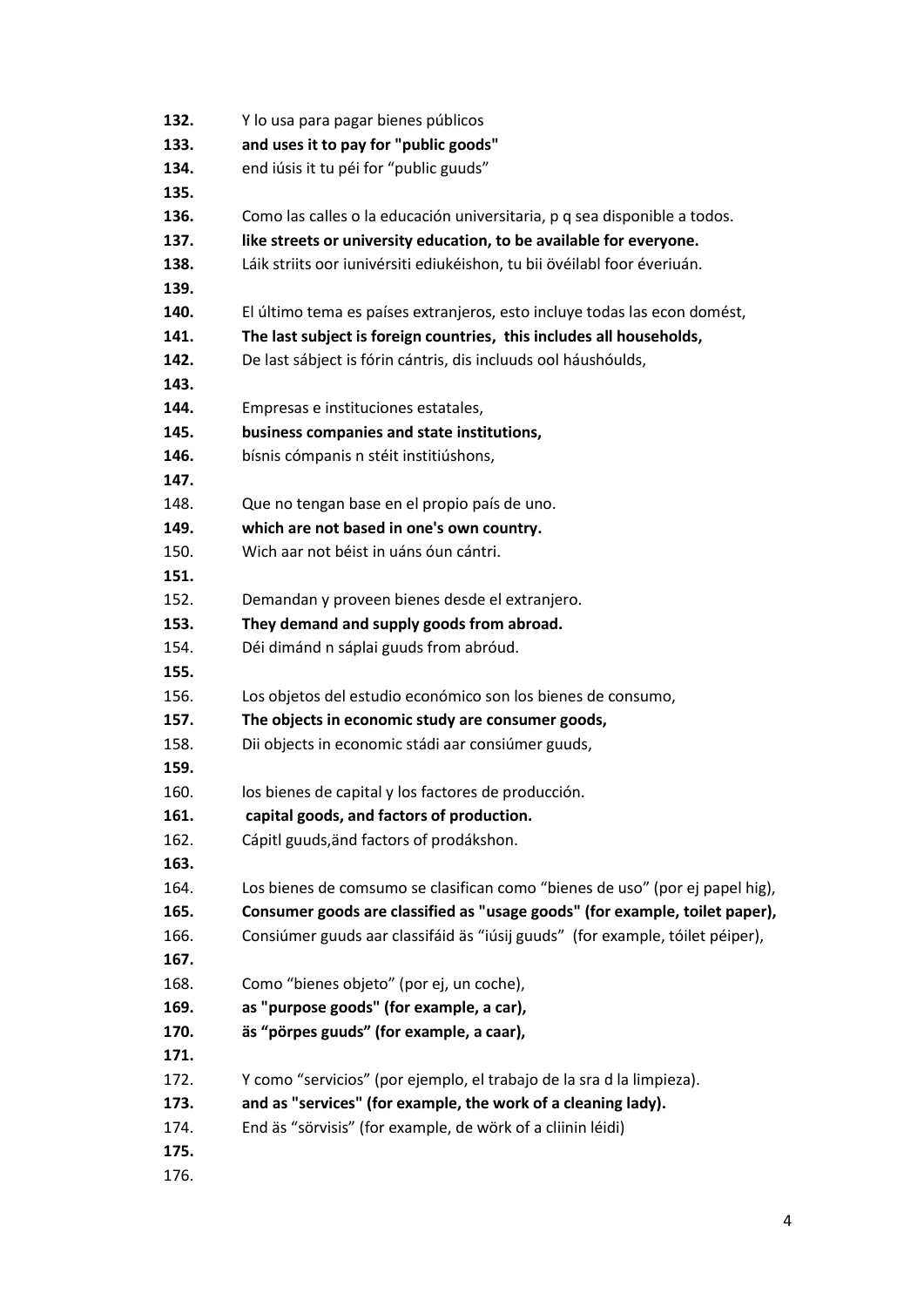| 177. | Los bienes de capital son bienes q son neces p producir otros bienes.  |
|------|------------------------------------------------------------------------|
| 178. | Capital goods are goods which are necessary for producing other goods. |
| 179. | Cápitl guuds aar guuds wich aar neseséri for prodiúsin áder guuds.     |
| 180. |                                                                        |
| 181. | Ejemplos de estos son edificios, equipamiento y máquinas.              |
| 182. | Examples of these are buildings, equipment, and machines.              |
| 183. | Igsámpls of diis aar bíldins, icuípment, änd mashiins                  |
| 184. |                                                                        |
| 185. |                                                                        |
| 186. | Los factores de producción son trabajo, tierra, capital,               |
| 187. | Factors of production are work, ground, capital,                       |
| 188. | Factors of prödákshn aar wöörk, gráund, cápitl,                        |
| 189. |                                                                        |
| 190. | Información y medio ambiente.                                          |
| 191. | information, and environment.                                          |
| 192. | Infoorméishn änd inváirnment.                                          |
| 193. |                                                                        |
| 194. | Reglamento económico general                                           |
| 195. | <b>General economic rules</b>                                          |
| 196. | Jénerl económic ruuls                                                  |
| 197. |                                                                        |
| 198. | Todos tienen que decidir entre las opciones.                           |
| 199. | All people have to decide between their options.                       |
| 200. | Ool piipl haf tu disáid bituiin dear ópshons.                          |
| 201. |                                                                        |
| 202. | El coste de la mercancía es I q una pers entrega por ella.             |
| 203. | The cost of a good is what a person gives up for the good.             |
| 204. | De cost of a guud is wot a pörsn giivs ap for de good.                 |
| 205. |                                                                        |
| 206. | Cuando una persona entrega algo (como dinero) p obtener una merc,      |
| 207. | When a person gives up something (like money) to get a good,           |
| 208. | Wen a pörson giivs ap sámting (láik máni) tu get a guud,               |
| 209. |                                                                        |
| 210. | también entrega otras cosas q pudo haber obtenido en su lugar.         |
| 211. | he also gives up other things that he could have gotten instead.       |
| 212. | Hii ólsou giivs ap áder tings dät hii cuud haf gotten insted.          |
| 213. |                                                                        |
| 214. | El costo verdadero de algo es I q se da para obtenerlo.                |
| 215. | The true cost of something is what you give up to get it.              |
| 216. | De truu cost of sámting is woot you giiv apt u get it.                 |
| 217. |                                                                        |
| 218. | Esto incluye no sólo el dinero gastado en comprar o hacer algo,        |
| 219. | This includes not only the money spent in buying or doing something,   |
| 220. | Dis incluuds not óunli de máni spent in báiin oor dúin sámzing,        |
| 221. |                                                                        |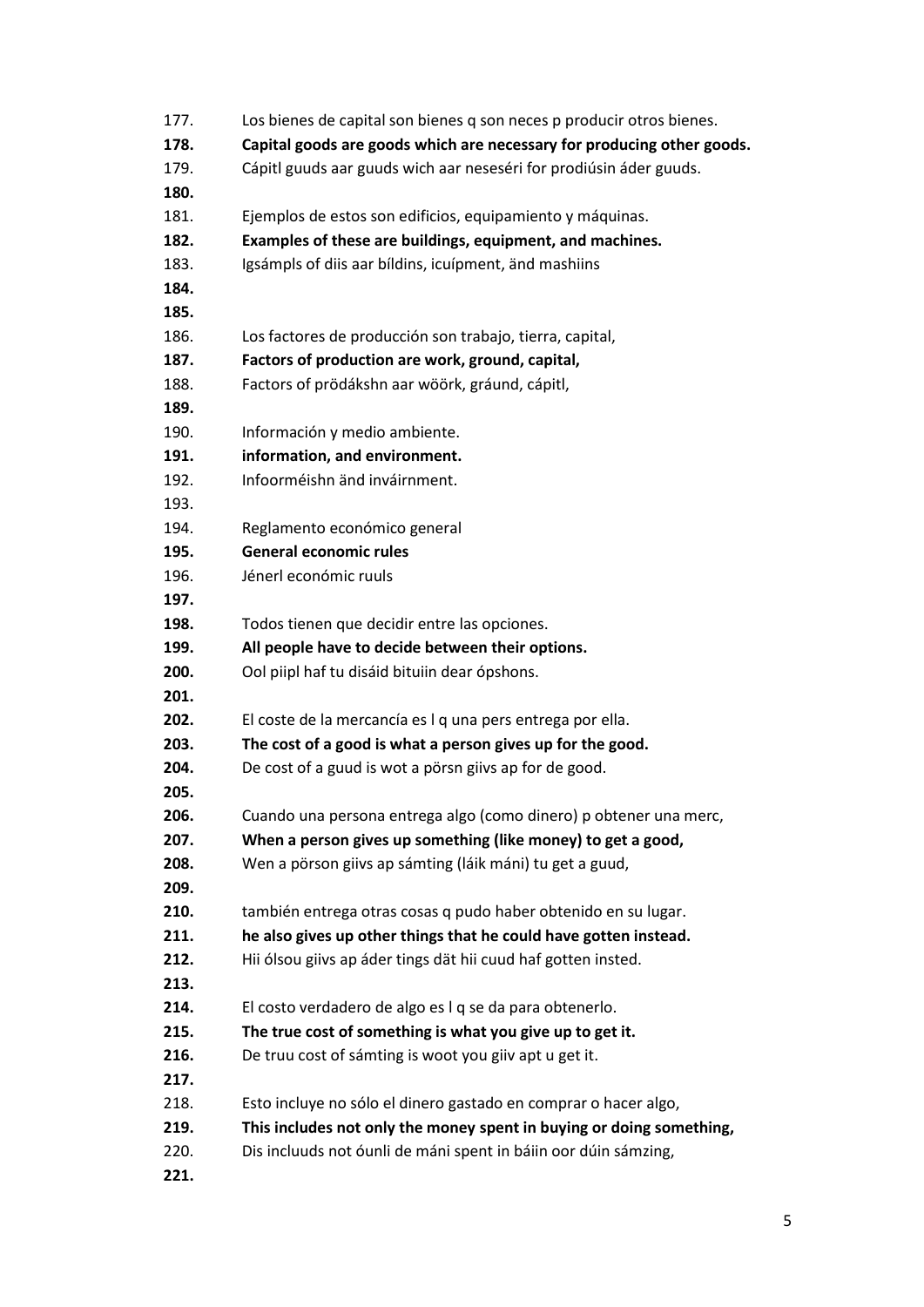| 222. | sino también los beneficios económicos (servicio público) q no se obtuvieron |
|------|------------------------------------------------------------------------------|
| 223. | but also the economic benefits (utility) that you didn't get                 |
| 224. | bat ólsou di económic bénefits (iutíliti) dat yu dint get                    |
| 225. |                                                                              |
| 226. | porque se compró o hizo esa cosa                                             |
| 227. | because you bought or did that thing                                         |
| 228. | bicoos yu boot oor did dat zing                                              |
| 229. |                                                                              |
| 230. | Y no se puede comprar o hacer otra cosa.                                     |
| 231. | and can no longer buy or do something else.                                  |
| 232. | änd cän nóu longer bái oor duu sámzing els.                                  |
| 233. |                                                                              |
| 234. | Esto se llama coste de oportunidad.                                          |
| 235. | This is called opportunity cost.                                             |
| 236. | Dis is coold oportiúniti cost.                                               |
| 237. |                                                                              |
| 238. | La gente reacciona a los incentivos.                                         |
| 239. | People react to incentives.                                                  |
| 240. | Piipl riáct tu ínsentivs.                                                    |
| 241. |                                                                              |
| 242. | Hacer una opción más atractiva hará q más personas la elijan.                |
| 243. | Making an option more attractive will make more people choose it.            |
| 244. | Méikin en ópshn moor atráctiv wil méik moor piipl chuus it.                  |
| 245. |                                                                              |
| 246. | Los mercados suelen ser buenos para la organización de la vida económica.    |
| 247. | Markets are usually good for the organization of economic life.              |
| 248. | Markits aar iújuali guud foor di oorganaiséishon of económic láif.           |
| 249. |                                                                              |
| 250. | En el mercado libre, los bienes se comparten por personas                    |
| 251. | In the free market, goods will be shared by people                           |
| 252. | In de frii maarkit, guuds wil bii shärd bái piipl                            |
| 253. |                                                                              |
| 254. | y empresas que toman pequeñas decisiones.                                    |
| 255. | and companies making small decisions.                                        |
| 256. | änd cómpanis méiking smool disíjons                                          |
| 257. |                                                                              |
| 258. | La "Mano invisible" del mercado (Adam Smith) establece que                   |
| 259. | The "invisible hand" of the market (Adam Smith) states that                  |
| 260. | Di "invísibl hand" of de maarkit (ÄÄdm Smiz) stéits dät                      |
| 261. |                                                                              |
| 262. | Si todos intentan obtener lo que necesitan,                                  |
| 263. | if everyone tries to get what they want,                                     |
| 264. | If éveriuán tráis tu get wot déi wont,                                       |
| 265. |                                                                              |
| 266. |                                                                              |